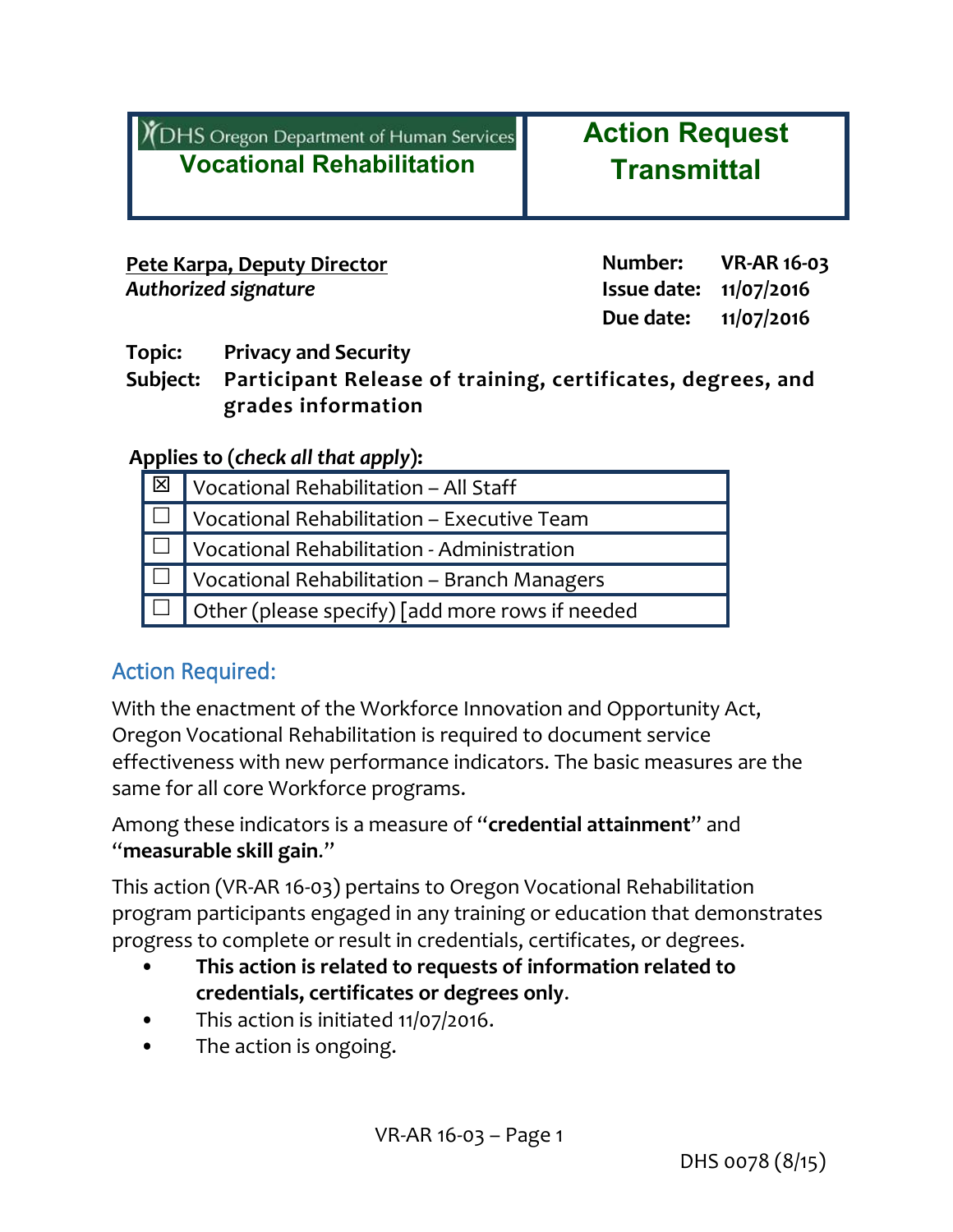### Procedures:

 $\overline{a}$ 

The Oregon Vocational Rehabilitation staff will assure that program participants, or their legal representative, provide written, informed, consent for educational organizations to share participant grades, progress toward, and attainment of skills, degrees or certificates with Oregon Vocational Rehabilitation.

- **The written informed consent** will request release from the training or education program to Oregon Vocational Rehabilitation any of the following:
	- o Grades for the semester or quarter
	- o The number of credits successfully achieved
	- o Whether progress is being made toward attaining a skill, a certificate, or a degree
	- o Evidence of successfully attaining a skill or completing a certificate or degree
- Participant assurances that he/she will share this information informally following the end of the current training or education period does not substitute for the written release.
- This consent will be in place prior to the participant jointly taking part in the Vocational Rehabilitation services and the training or education organization courses or sessions to gain a skill or work toward or complete a degree.
- **The consent will be valid for no longer than two years** before review and reauthorization with the participant.
- **The release should specify that one year post-exit[1](#page-1-0) (case closure) from Vocational Rehabilitation will make the final request** for educationrelated data for the purpose of measuring the program as required by the Workforce Innovation and Opportunity Act (WIOA).
- It is best practice for counselors to periodically meet with the participant during and following the completion of training or education through initial employment. During the course of training or education the counselor and participant shall meet at the end of each educational term (quarterly, semester, or other as designated by the training organization) to review and document in case notes: grades;

<span id="page-1-0"></span><sup>1</sup> Draft Reporting Manual for the Case Service Record Report (RSA-911) State-Federal Program for Vocational Rehabilitation, OMB Control Number: 1820-0508. **This manual does not use the term "Case closure" but uses the "Exit" to designate the end of services**.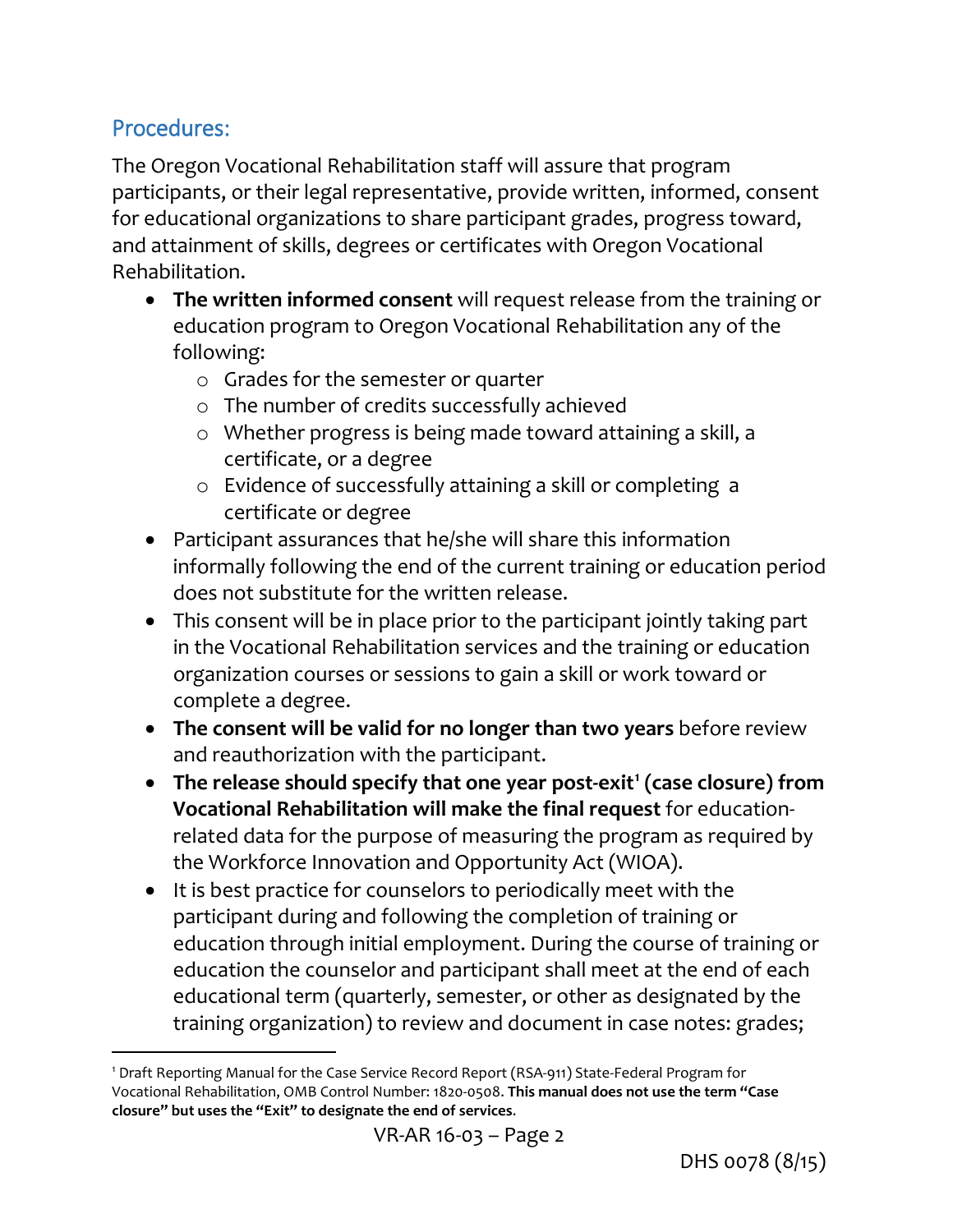credits successfully achieved; progress made toward skill, certificate, or degree attainment; financial aid; and complete or review the financial needs test.

This release supports data sharing through establishment of an agreement between the educational organizations and Oregon Vocational Rehabilitation. Vocational Rehabilitation staff will be responsible for collecting the educational data for individual participants. This data base will supplement the participant information Vocational Rehabilitation staff collect.

## Description:

This Action Request supports Vocational Rehabilitation efforts to assure that data can be provided to collect data for program performance indicators and that educational programs assure that Family Educational Rights and Privacy Act (FERPA, 20 U.S.C. § 1232g; 34 CFR Part 99) protections are in place for individuals jointly served.

# Applicability:

Regulations related to this action include:

### **Workforce Innovation and Opportunity Act, Chapter 4 – Performance Accountability**

### <https://www.congress.gov/113/bills/hr803/BILLS-113hr803enr.pdf>

**[Programs and Activities Authorized by the Adult Education and Family](https://www.doleta.gov/leave-doleta.cfm?target=www.gpo.gov/fdsys/pkg/FR-2015-04-16/pdf/2015-05540.pdf)  [Literacy Act](https://www.doleta.gov/leave-doleta.cfm?target=www.gpo.gov/fdsys/pkg/FR-2015-04-16/pdf/2015-05540.pdf) (Title II of the Workforce Innovation and Opportunity Act).**  Pages 20967-20987 [FR DOC# 2015-5540].

III. What requirements must States and local eligible providers follow when measuring educational gain? [Federal Register, Vol. 80, No. 73, Thursday, April 16, 2015, Proposed Rules. Page 20971]

<https://www.gpo.gov/fdsys/pkg/FR-2015-04-16/pdf/2015-05540.pdf>

## **Family Educational Rights and Privacy Act (FERPA)**

20 U.S.C. § 1232g; 34 CFR Part 99

<http://www2.ed.gov/policy/gen/guid/fpco/ferpa/index.html>